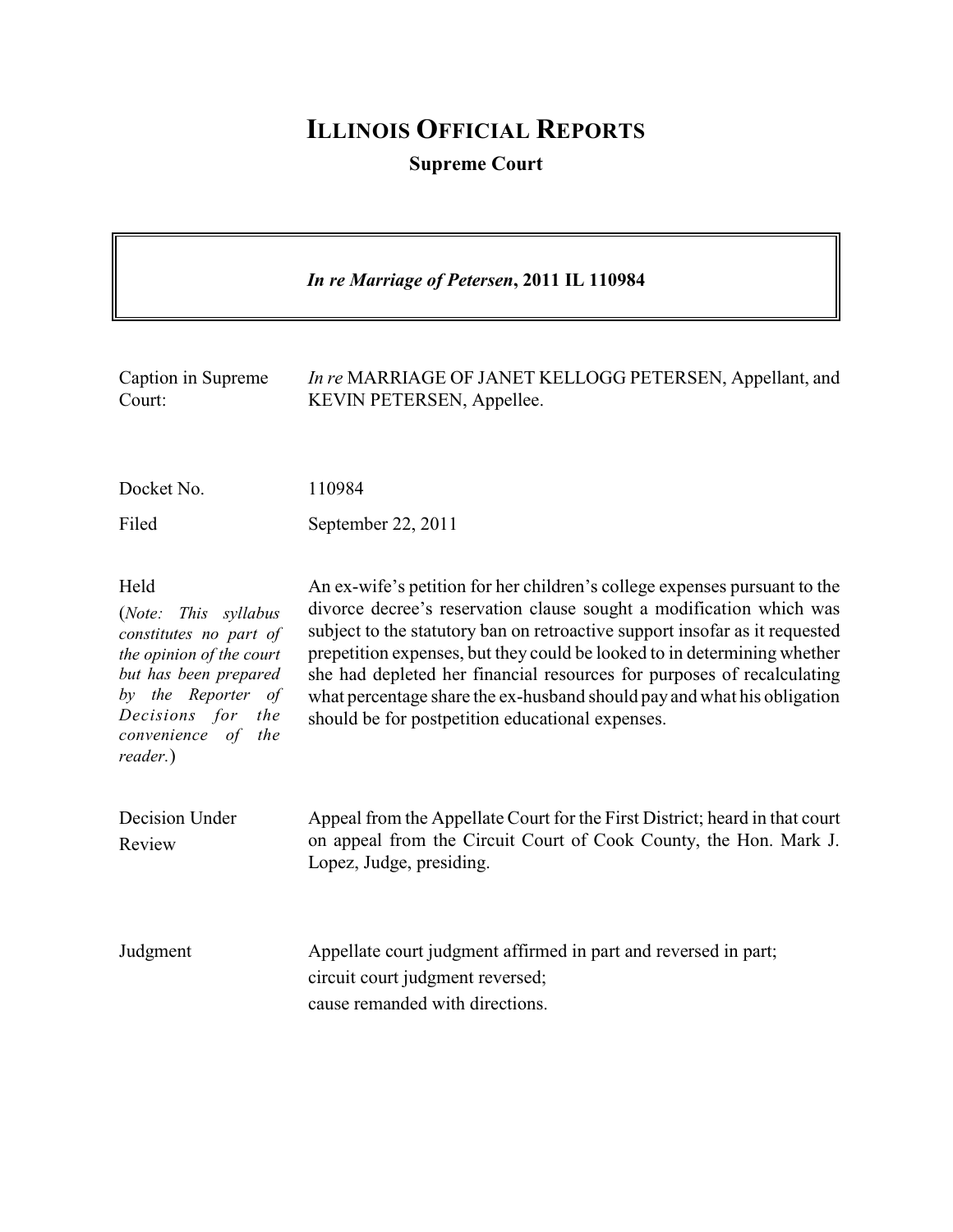| Counsel on | Annette M. Fernholz, of Chicago, for appellant.                                                                        |
|------------|------------------------------------------------------------------------------------------------------------------------|
| Appeal     |                                                                                                                        |
|            | Philip J. Nathanson, of Chicago, and Lawrence S. Starkopf, of Starkopf<br>& Silverman, of Highland Park, for appellee. |
| Justices   | JUSTICE FREEMAN delivered the judgment of the court, with opinion.                                                     |
|            | Chief Justice Kilbride and Justices Thomas, Garman, Karmeier, and<br>Burke concurred in the judgment and opinion.      |
|            | Justice Theis took no part in the decision.                                                                            |

### **OPINION**

¶ 1 Leave to appeal was granted in this case to determine the appropriate means by which to apportion postdissolution decree college expenses where the judgment of dissolution reserved the issue for future consideration.

¶ 2 Background

- ¶ 3 Janet and Kevin Petersen married on September 1, 1983. They had three sons, Gregory (born August 12, 1984), Ian (born October 21, 1985), and Ellis (born April 19, 1989). In June 1996, Janet and Kevin separated. The circuit court of Cook County entered a judgment of dissolution of marriage on August 27, 1999.
- ¶ 4 The judgment decree awarded Janet sole custody of the three children. Sections 3, 4, and 5 of the judgment addressed the issue of the children's support. Section 3 ordered Kevin to pay Janet monthly child support. Section 4 ordered Kevin to maintain the children on a major medical health insurance plan, with the couple to contribute equally to anymedical costs not covered by insurance. Section 5 ordered Kevin to continue his life insurance coverage for as long as he remained obligated to support Janet or the children. With respect to Kevin's obligation to the children, Kevin was to name the children the irrevocable beneficiaries of the policy "until Kevin's obligation to support them (including any obligations for colleges expenses) is terminated." Section 6 of the decree included the following language:

"TheCourt expressly reserves the issue of each party's obligation to contribute to the college or other education expenses of the parties' children pursuant to Section 513 of the Illinois Marriage and Marriage Dissolution Act."

The decree further noted that Janet and Kevin "agreed to and adopted" a "Custody and Visitation Agreement" which was incorporated into the final decree. That agreement stated:

"Janet shall consult Kevin on all issues relating to the children's education. Kevin shall be granted at least 48 hours notice to consult with Janet prior to any decision being made concerning any said educational issue. Janet shall have the final decision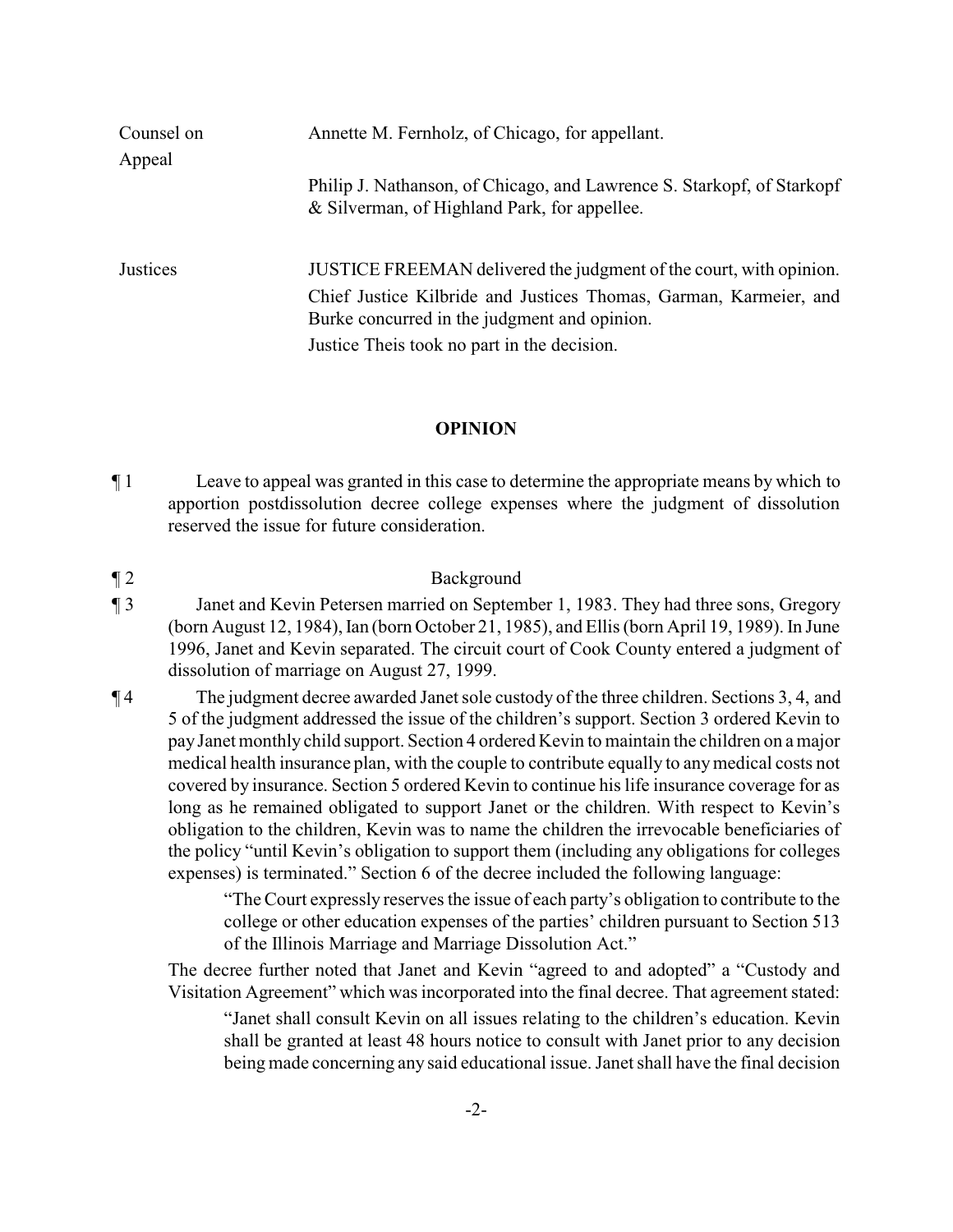and authority to make all educational decisions."

The decree further stated that the court expressly retained jurisdiction of the cause for the purpose of enforcing all the terms of the judgment.

- ¶ 5 On May 17, 2007, Janet filed a petition to allocate the college expenses of the children. In the petition, she asked for contributions from Kevin for the tuition and expenses incurred by their son Gregory, who attended Cornell University beginning in 2002, and who had graduated in 2006. She also asked for reimbursement of the tuition and expenses of their son Ian, who had started his college studies at Wake Forest University in 2004. In 2005, Ian transferred to the University of Texas, where he was pursuing an engineering degree at the time of the petition's filing. Janet also sought a ruling on the future college tuition and expenses of their son Ellis, who was to graduate from high school in May 2007 and had been admitted to California Polytechnic State University for the semester beginning in the fall of 2007.
- ¶ 6 After a hearing, the circuit court ordered Kevin to pay 75% of the total college expenses for all three children. Ultimately, the court determined the amount Kevin owed was \$227,260.68 for past college expenses, and \$46,290.91 for Ian's and Ellis's expenses for the 2008-09 school year. Kevin appealed.
- ¶ 7 The appellate court affirmed in part and reversed in part. 403 Ill. App. 3d 839. The appellate court held that Janet's 2007 petition constituted a modification to the parties' 1999 divorce decree. Applying section 510 of the Illinois Marriage and Dissolution of Marriage Act, the court held that the circuit court could not order Kevin to pay for those college expenses that predated the filing of Janet's petition. The appellate court further held that the circuit court did not err when it determined that Kevin should pay 75% of his children's college expenses. This appeal followed upon our allowance of Janet's petition for leave to appeal. Ill. S. Ct. R. 315(a) (eff. Feb. 26, 2010).

# ¶ 8 Analysis

- ¶ 9 Janet maintains that the appellate court erred in precluding her from obtaining contributions from Kevin for expenses that predate the filing of her petition. She argues that the appellate court improperly applied section 510 of the Illinois Marriage and Dissolution of Marriage Act (the Act) to her. The issue presents a question of law concerning the interpretation of a statute. Our review is therefore *de novo*. *In re Andrew B.*, 237 Ill. 2d 340, 348 (2010).
- ¶ 10 The Act contains various provisions which govern the numerous issues that arise during divorce proceedings, such as the distribution of marital property (750 ILCS 5/503 (West 2006)), spousal maintenance (750 ILCS 5/504 (West 2006)), and child custody (750 ILCS 5/601 (West 2006)) and support (750 ILCS 5/505, 513 (West 2006)). The Act envisions that the parties may amicably agree on many of these issues and allows for agreements to be incorporated into the judgment of dissolution entered by the court. 750 ILCS 5/502 (West 2006). The Act also recognizes that because circumstances do not always remain the same as they were on the date a judgment of dissolution is entered, modifications may be necessary. 750 ILCS 5/510 (West 2006). Section 510 provides the statutory framework for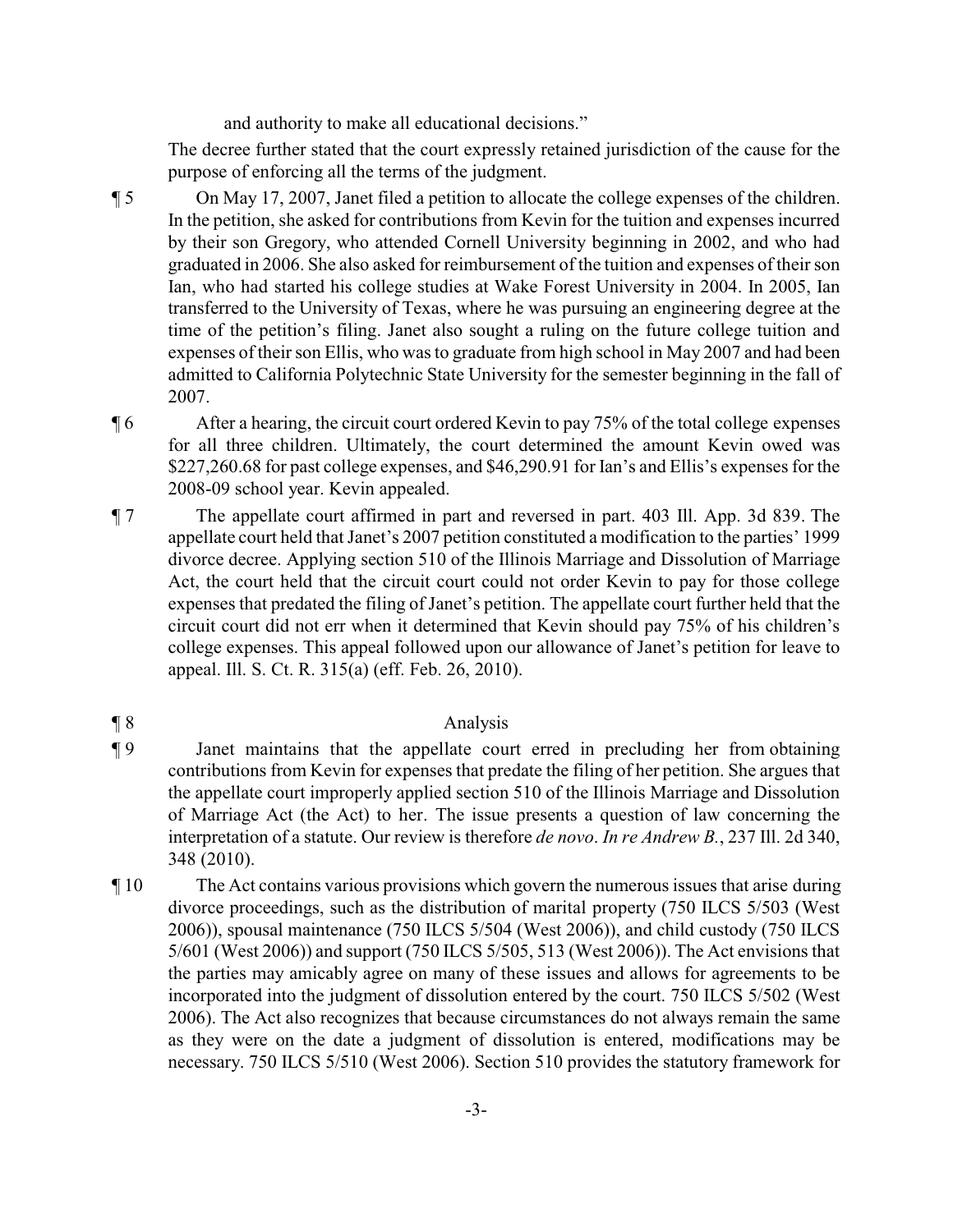modifications, depending on the issue for which the modification is sought. 750 ILCS 5/510 (West 2006). Section 510 also states that modifications are not retroactive. Specifically, the statute provides:

"Except as otherwise provided \*\*\*, the provisions of any judgment respecting maintenance or support may be modified only as to installments accruing subsequent to due notice by the moving party of the filing of the motion for modification \*\*\*." 750 ILCS 5/510(a) (West 2006).

The appellate court relied on this language in determining that Kevin's obligation for college support could not begin prior to May 17, 2007, the date on which Janet filed her petition.

- ¶ 11 Janet asserts two different bases as to why section 510 of the Act is inapplicable. She first contends that section 510 only pertains to child support payments authorized by section 505 of the Act and not to education payments, such as those at issue here, ordered pursuant to section 513. We disagree.
- ¶ 12 At one point in Illinois law, divorced parents were obligated only for the "support" of their minor children. "Support" in this statutory context included the duty to provide for the reasonable and necessary physical, mental, and emotional needs of the child until the age of majority. See 750 ILCS 5/505 (West 2006). However, a divorced parent's obligation to his or her children increased in 1982, when the General Assembly amended the Act so that the circuit court, as equity may require, "may" order "either or both parties" to a divorce to provide for the educational expenses of nonminor children. 750 ILCS 5/513(a) (West 2006); Ill. Ann. Stat., ch. 40, ¶ 513, Supplement to Historical and Practice Notes, at 278 (Smith-Hurd Supp. 1992). Indeed, section 513 itself speaks in terms of "support" for the parties' children who "have attained majority." 750 ILCS 5/513(a) (West 2006).
- ¶ 13 Given the statute's express language and its history, it is not surprising that Illinois courts have consistently held that section 513 expenses are a form of child support to be read in conjunction with section 505. See *In re Marriage of Sreenan*, 81 Ill. App. 3d 1025 (1980); *In re Marriage of Coram*, 86 Ill. App. 3d 845 (1980); *In re Marriage of Waller*, 339 Ill. App. 3d 743 (2003). See also *In re Marriage of Truhlar*, 404 Ill. App. 3d 176 (2010). "Support" as that term is used in section 510(a) means amounts required to be paid under a judgment, decree, or order issued by a court of competent jurisdiction, for the support and maintenance of a child, including a child who as attained the age of majority under section 513. In fact, section 510 specifically includes language which references both section 505 and section 513. We therefore find no merit in Janet's argument that college expenses do not constitute "child support" and that, as a consequence, section 510 is inapplicable.
- ¶ 14 The real dispute amongst the parties, however, is not whether section 513 expenses are a form of child support, but rather whether the circuit court "modified" the dissolution decree as that term is used in section 510, where the original decree reserved the issue of educational expenses. Janet maintains that because the 1999 decree did not set out an actual monetary award concerning educational expenses, her petition did not seek to "modify" the 1999 decree, as that term is used in section 510. Kevin contends that because the judgment did not obligate him to provide educational expenses, Janet's petition sought to "modify" the 1999 decree so as to come within the purview of section 510.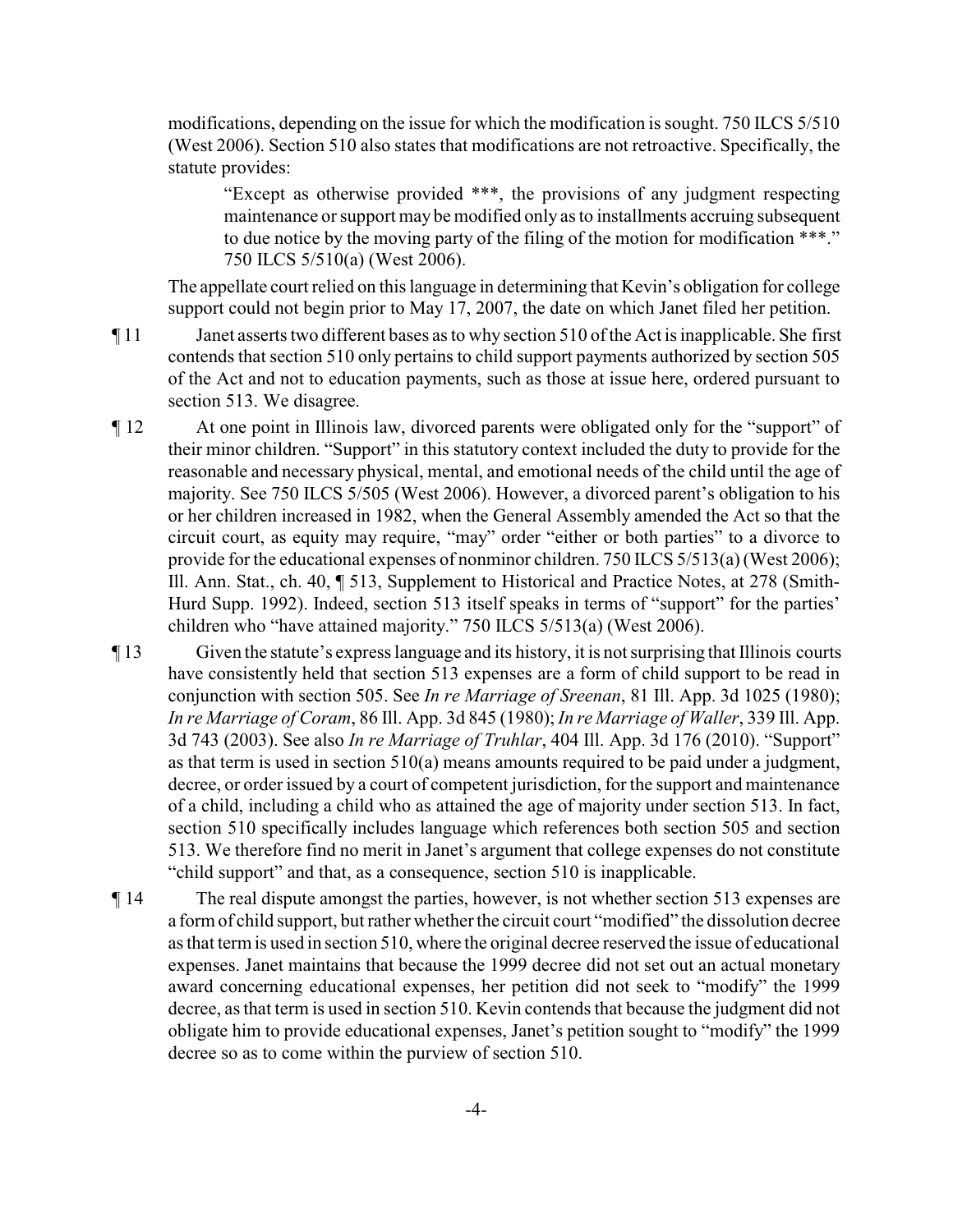- ¶ 15 The primary objective in construing a statute is to give effect to the legislature's intent, presuming the legislature did not intend to create absurd, inconvenient, or unjust results (*In re Madison H.*, 215 Ill. 2d 364, 372 (2005)). Accordingly, courts should consider the statute in its entirety, keeping in mind the subject it addresses and the legislature's apparent objective in enacting it (*People v. Davis*, 199 Ill. 2d 130, 135 (2002)). The best indication of legislative intent is the statutory language, given its plain and ordinary meaning (*People v. Jones*, 223 Ill. 2d 569, 581 (2006)). When the statutorylanguage is clear and unambiguous, it must be given effect without resort to other tools of interpretation (*Jones*, 223 Ill. 2d at 581).
- ¶ 16 The plain and ordinary meaning of the verb "modify" is to "make a basic or important change in : ALTER." Webster's Third New International Dictionary 1452 (1993). Black's Law Dictionary also states the word conveys the notion of "change" or "alteration" of a term. Black's Law Dictionary 1095 (9th ed. 2009). Given these commonly understood usages of the word "modify," we hold that the legislature intended the verb "modify" as it is used in section 510 to connote any action taken to adjust, change or alter the obligations of one or more of the parties subsequent to entry of the final divorce decree.
- ¶ 17 In our view, the parties' original 1999 divorce decree did nothing more than maintain the status quo between the parties with respect to the issue of college expenses by not making an award at that time, even though the circuit court was authorized by statute to do so. This is not unusual in divorce cases. Children are often too young, at the time of a divorce, to properly anticipate whether college expenses will be needed. See *In re Marriage of Albiani*, 159 Ill. App. 3d 519 (1987) (acknowledging that college expenses may properly be reserved in case of 14-year-old).
- ¶ 18 Prior to the filing of Janet's petition, Kevin had no concrete obligation to provide for educational expenses under the decree. Janet, however, in 2007 sought to change the status quo between the parties and alter Kevin's obligations under the decree. That action brought her within the purview of section 510, which requires only a showing of a "substantial change in circumstances." 750 ILCS 5/510(a) (West 2006). The Act provides that provisions of any judgment respecting maintenance or support may be modified "only as to installments" accruing subsequent to due notice" by the party seeking the change. *Id.* Under the plain language of the statute, a retroactive modification is limited to only those installments that date back to the filing date of the petition for modification. This insures that the respondent is put on notice prior to any change being made with respect to the original child support and expense obligations. *In re Marriage of Henry*, 156 Ill. 2d 541, 544 (1993). In light of the statutory language, the appellate court therefore correctly held that support could not be ordered for expenses which predated the filing of Janet's petition.
- ¶ 19 In addition to the plain language of the statute, other reasons support today's conclusion. As noted earlier, the Act contemplates that the status quo will change from time to time after a divorce decree has been finalized, especially where children are concerned. This court has recognized that a court which has issued a final divorce decree retains jurisdiction of the proceeding at all times to enforce, adjust, or modify the original decree in regard to the custody and care of children, as the changing circumstances may warrant. *Sommer v. Borovic*, 69 Ill. 2d 220 (1977) (and cases cited therein). Since section 510 codifies this long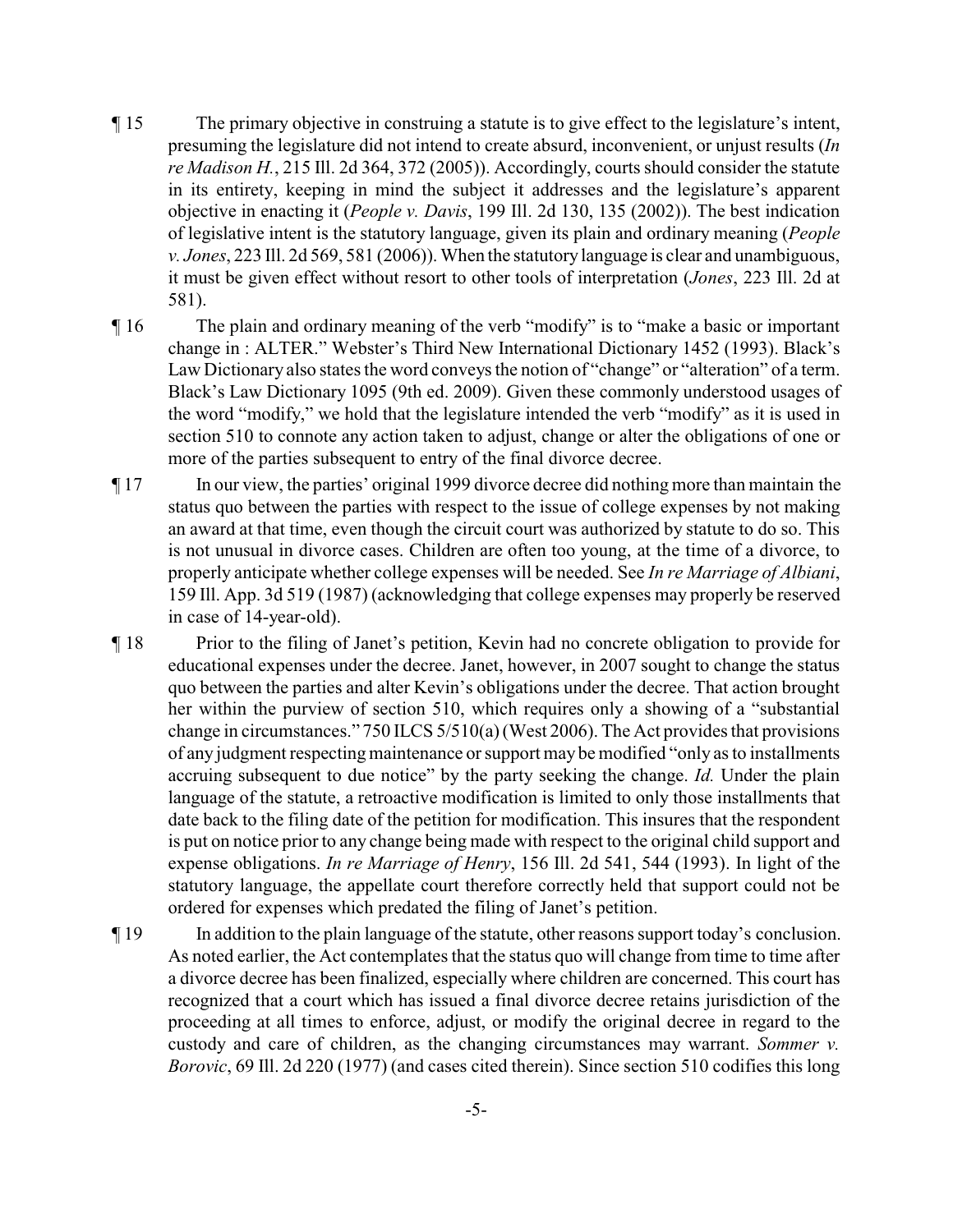held notion and provides the statutory framework within which to do so, we believe it appropriate to employ it in these circumstances.

- ¶ 20 Moreover, although this court has never addressed the "reservation as modification" issue, our appellate court has, and it has consistently held such postdecree actions as constituting modifications under section 510. See, *e.g.*, *In re Marriage of Kraft*, 217 Ill. App. 3d 502 (1991). One of the first cases to address the issue, *Nerini v. Nerini*, 140 Ill. App. 3d 848 (1986), contains a thorough treatment of the issue, although the case concerned the reservation of child support for minor children. The court first noted that section 505 (like section 513) allows a court the discretion to enter a college support award against either or both parties. However, by "reserving" the issue, the court was exercising its discretion to not make an award at that time, even though the court had personal jurisdiction over both parents and had the authority to make an award. *Nerini*, 140 Ill. App. 3d at 854. The court thus distinguished between *in rem* and *in personam* divorce decrees. Under Illinois law, unless and until there is valid *in personam* jurisdiction over the support obligor, no child support order can be entered. See *Gleiser v. Gleiser*, 402 Ill. 343 (1949) (holding that a decree of divorce requiring the payment of alimony and child support is a decree *in personam*, and therefore the court did not have jurisdiction over the defendant to order him to pay support and alimony when he was served with summons outside of Illinois). In *Nerini*, the court had jurisdiction over the parents, but chose not to make an award that it was otherwise authorized to make. Where personal jurisdiction is lacking, the reservation is necessary as a matter of law. When personal jurisdiction over both parties exists, however, the reservation serves as a discretionary decision to not make any award at that time. *Id.* Forthat reason, the procedure contemplated in section 510, which prohibits retroactive support, had to be followed. *Id.*
- ¶ 21 *Conner v. Watkins*, 158 Ill. App. 3d 759 (1987), is also instructive. There, the circuit court entered a divorce decree in 1972. The decree reserved the issues of child custody and support until the final disposition of a pending juvenile court action concerning the children. That proceeding ended in December 1973, with the juvenile court granting the children's guardian the authority to place them with their mother. In April 1986, the mother petitioned the circuit court for an award of child support. She sought reimbursement from the father for child support expenses dating back to December 1973. The trial court refused to order support for any period predating the filing of the petition based upon section 510, which prohibits retroactive support. The appellate court upheld the order, noting that the petition served to modify the original decree because no award of support was made in the original judgment. *Conner*, 158 Ill. App. 3d at 762.
- ¶ 22 These cases establish that Illinois decisional law has since 1986 consistently regarded the actions taken pursuant to reservations clauses to be modifications under section 510 subject to the prohibition of retroactive support. It is difficult for this court to gauge how many couples might have constructed their dissolution decrees in reliance of this law, which to date has not been changed by the legislature in any way.<sup>1</sup> Given the construction of section  $510$

<sup>&</sup>lt;sup>1</sup>The only change the legislature has made to the Act is to amend section 505 in order to address the *in rem* decrees noted in the discussion above.